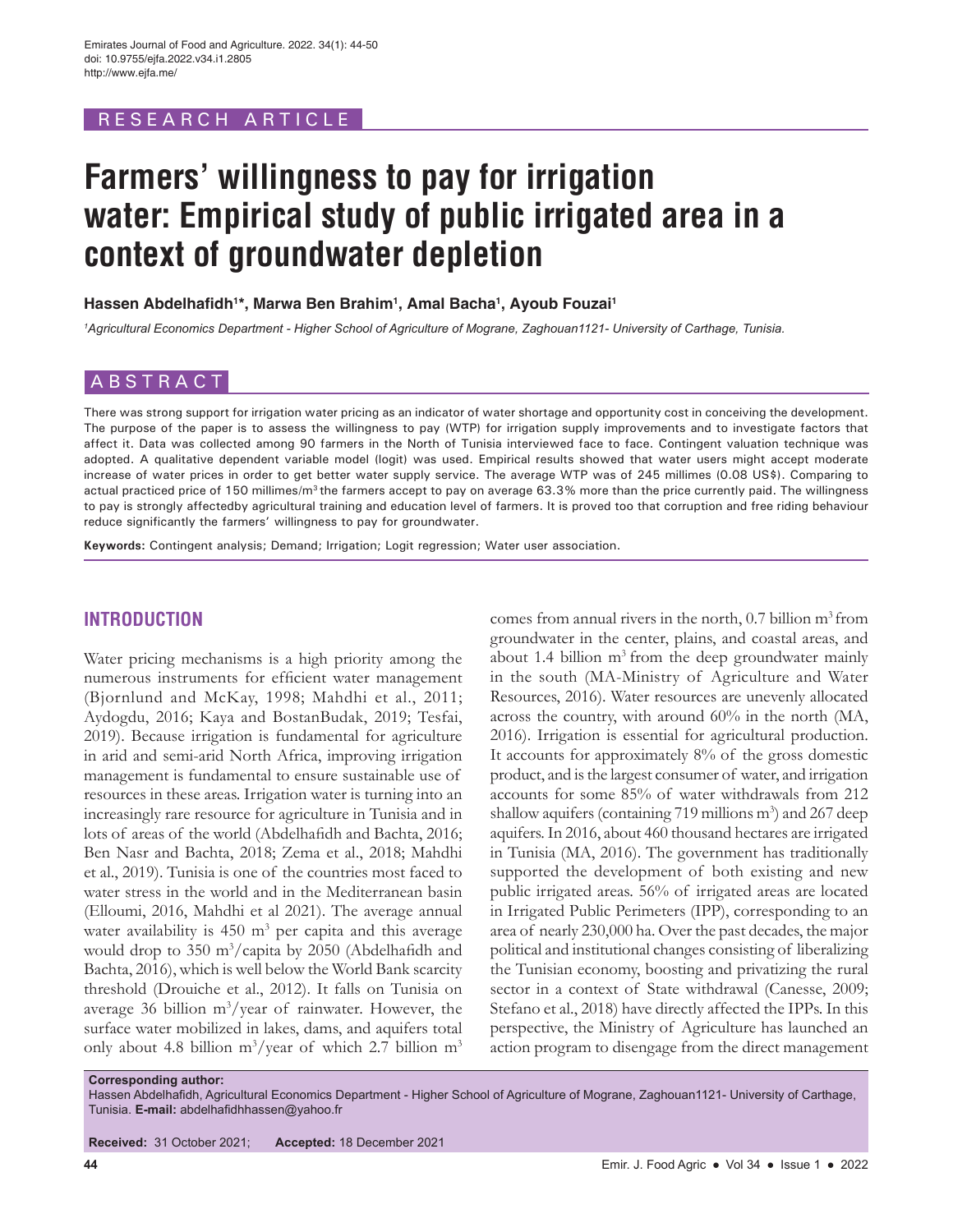of IPPs for the benefit of user associations, under the successive statutes of Collective Interest Association (AIC), Collective Interest Groups (GIC), and today of Agricultural Development Groups (GDA) (Mouri and Marlet, 2007). Management delegation to water users and their representatives, however, comes up against various problems, including the lack of user engagement and recognition of new forms of governance. This lack of commitment manifests itself mainly in the low willingness of irrigators to pay the fees for agricultural water. Adopting an adequate irrigation water pricing policy for the regulation of consumption is the main means used by the majority of countries. Setting a "fair" price is seen as a desirable way to allocate water efficiently. The adoption of one or more pricing methods remains dependent on the physical, social, institutional frameworks and policies of each country (Chebil et al., 2007). In Tunisia, irrigation water bills have been for a long time very weak and disconnected from reality costs (Chebil et al., 2007; Abdelhafidh and Bachta, 2017; Abdelhafidh et al., 2021). The low tariffs for irrigation water have not encouraged users to consider the water resource as a scarce commodity like the other factors of production. This has resulted in wastage of water resources as well as large subsidies that strain the state budget. To deal with this situation, the Tunisian government aims in the short term to recover the variable costs of maintenance and operation of the hydraulic infrastructure and, in the longer term, to cover the fixed costs of investments made in this area. Farmers began to complain against these measures by showing their dissatisfaction with the new tariffs, considered too high with the services provided.

In such a situation, it is important to know the water productivity of the farmers for the success of any tariff reform (Abdelhafidh and Bachta, 2016). It is admitted that there is a lack of transparency in the cost structure of water produced and delivered by the State alongside a lack of information on the marginal productivity of water at the level of irrigating farmers. Alternatively, water policies should focus more on minimizing risks and increasing water use efficiency by using well-designed, flexible, and equitable water allocation mechanisms and economic instruments, such as water pricing (Bandara, 2005 Tesfai et al., 2019; Abdelhafidh et al., 2021; Kaya, 2021). Applying true water pricing is thus essential to maintain the infrastructures of public irrigated areas of Tunisia and ensure more efficient water use. Hence, the purpose of this study is to analyze whether farmers in the Nadhour irrigated area in Northern Tunisia are willing to pay an increased water tariff for the ground water they receive and to identify factors that may shape their willingness to pay (WTP) for water. The contribution of this study is essentially empirical. First, it estimated farmers' WTP for water in a developing country where this issue has received little attention. Second, it

identified factors related to water management that directly affect the WTP for groundwater.

Policy maker is interested in how much farmers would be willing to pay for irrigation water if an irrigated perimeter project is implemented. These approximations could assist the authorities assessing the sustainability of such an investment (Svendsen, 1993; Abdelhafidh and Bachta, 2017). According to Ward and Michelson (2002) measuring the value of water in opportunity makes use of is needed for rational choices assisting water useful resource management. "Water pricing in should reflect the benefits forgone in the future from using a unit of water" (Pearce and Warford, 1993). These circumstances warrant the use of CVM to estimate the irrigation water value (Gunatilake, et.al. 2007). CVM uses survey techniques to elicit WTP of non-advertised commodities. Respondents express their WTP on a 'described' hypothetical situation, as in this study the supply of ground water for irrigation. The socially optimal rule for water use can be assessed, on one hand, by comparing farmer's WTP and the opportunity cost of water (Ester, 1993; Howe and Dixon, 1993), on the other hand and with regard of revenue collection, irrigation water charges are highly depending on farmer's WTP. Chandrasekeran et al. (2009) indicated that farmers were willing to pay much more than the average operating and maintenance costs supported by the state on tanks and were also willing to pay almost as much or less than the marginal value product of water. Chebil et al (2007) have estimated the WTP of market gardeners in the Teboulba region (Tunisia) to pay for irrigation water and analysed its determinants. A logit and probit models were used. Their results showed that the latter is statistically insensitive to the chosen specification, whether of the probit or logit model. They also showed that farmers are disposed to accept a slight price increase of water to benefit from improved water supply service. Azahara et al., (2012) and Tang et al. (2013) used VCM to estimate WTP for regular irrigation water supply in scarcity context in Spain and China respectively. Respondents with higher productivity were accepting to pay more for the water supply improvement. Tang et al., (2013) have found that households' WTP for irrigation is positively and highly linked to income. Likewise for Azzi et al (2018) who indicated that average increasing surface water charges has also the advantage of reducing government support. Rodrigues et al (2021) showed that farmers' WTP was positively affected by yields and products prices. Pricing water is important not only for generating revenues but also for promoting efficient use of water resource (Maskey, 1994; chebil et al 2007). Farmers' perception about irrigation water availability assumes to be important for their WTP. Biswas and Venkatachalam (2015) find that farmers are disposed to pay much higher than what they are actually paying to secure these profits.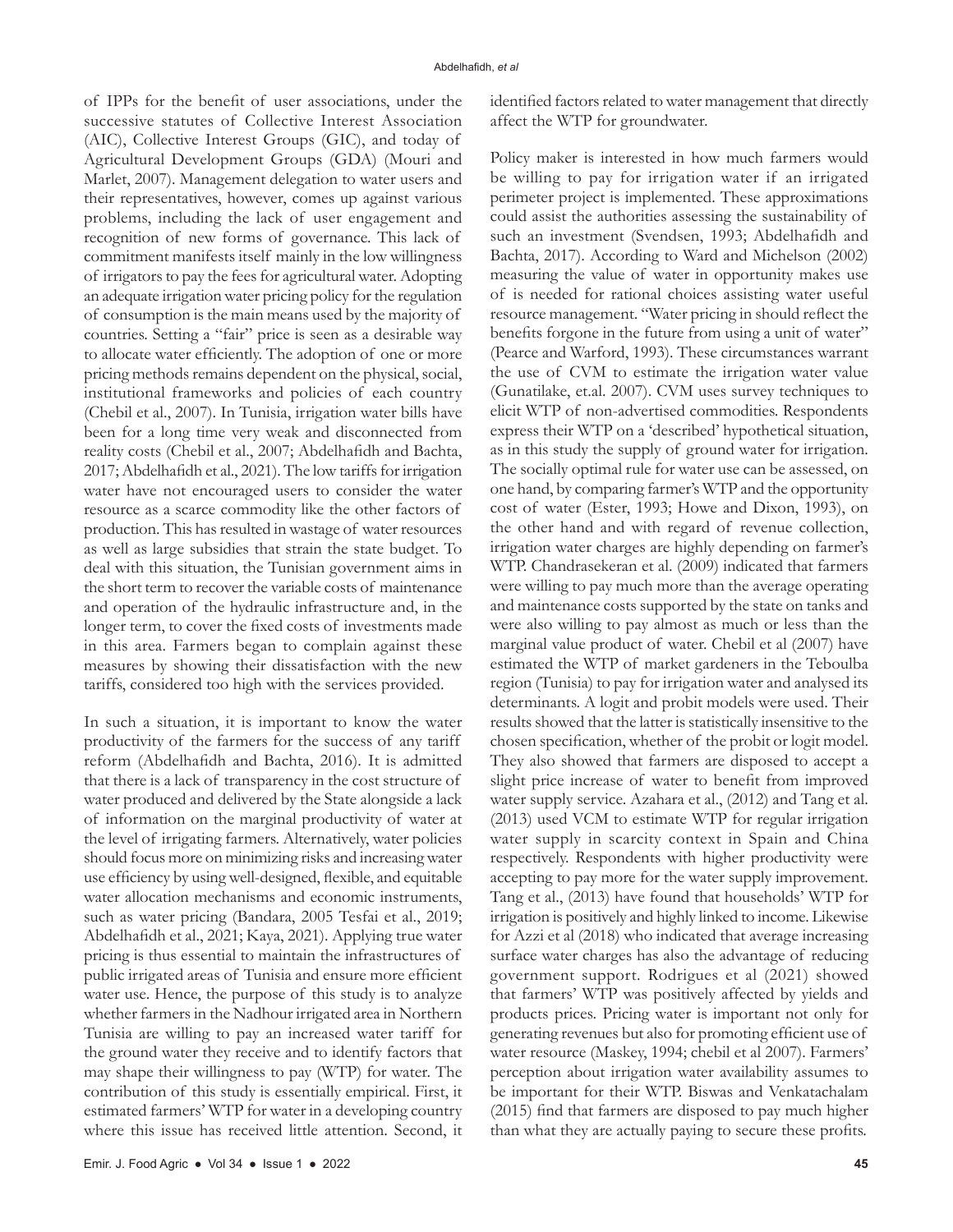## **MATERIAL AND METHODS**

#### **The contingent valuation**

The consumers' WTP is turning into an increasingly popular and is one of the standard instruments used to value goods or services for which no market-based pricing mechanism exists. There are mainly two approaches for analyzing the consumers' WTP. The direct method additionally called Contingent Valuation Method (CVM). It is to directly ask respondents to state their exact maximum WTP for the particular use or non-use value of the water. CVM finds its conceptual basis at the level of the theory of well-being, based essentially on the following assumption: two indicators can assess the behavior of a rational economic agent following a possible change in his economic environment:

- His willingness to pay for welfare gain (WTP)
- Its disposition or consent to accept (CTA).

The main techniques used to solicit the value of a WTP, possibly a CTA, are in three numbers:

- Open question technique. This technique consists of asking the interviewer to directly locate their WTP (or CTA).
- Technique of the bidding game: It is a question of proposing the first auction and it is up to the interviewee to negotiate this price.
- Dichotomous choice technique: This method consists of offering the interviewee a series of prices while asking them whether or not they accept this price.

The empirical literature does not provide a consensus on the elicitation format of WTP. Hanemann (1994) asserts that the format dichotomous can eliminate certain biases that appear in the open format. It offers a logistic structure for the estimation of the WTP function. He established how to measure willingness to pay for a good based on information from discrete responses to a simple dichotomous question of whether or not to accept the proposed payment amount. Based on the theory of maximization of random utility, Hanemann's model (1994) measures well-being, by the mean or the median, from dichotomous choice data according to the following expression:

$$
WTP_i = f(P_i) + \varepsilon_i \tag{1}
$$

Where WTP is the dichotomous variable which takes the value1 if the i<sup>th</sup> individual shows his willingness to pay the price P, and the value 0 otherwise.

The regression logit model is specified as:

$$
\pi_i = E(Y = 1 / X_i) = \frac{1}{1 + e^{-\beta X_i}} = 1 - \frac{1}{1 + e^{\beta X_i}}
$$
(2)

Where  $\pi$ <sub>i</sub> is the probability of a yes response.

 $Y =$  response to the willingness to pay which is either 1 if Yes or 0 if No.

X is a matrix of the variables that can be related to the acceptance of the proposed price bid; and  $\beta$  is a vector of coefficients of the variables in X, such as:

$$
\beta X = \beta_0 + \beta_1 X_1 + \beta_{21} X_{21} + \dots + \beta_n X_n \tag{3}
$$

The model was estimated by maximum likelihood. The estimated model's coefficients, β, can be used to determine the probability of the binary dependent variable is equal to one given specific values of the independent variables X (Greene, 2007). The β of each explanatory variable is not equal to the marginal effect (ME) of that explanatory variable, which measures the percentage change in the likelihood of the farmer accepting the proposed price offer because of an unitary increase or decrease in that variable. The explanatory's variables included in the estimated Logit model are shown in Table 1. Several water price bids are proposed as explanatory variables. This allowed us obtaining an estimate of the farmers' mean WTP, following Hanemann (1989) and Loomis et al. (2000). The marginal effect of each explanatory variable can be determined by dividing each variable's coefficient by the absolute value of the coefficient on the fee amount (β1) (Loomis, 1987 and Cameron, 1988).

### **Data collection**

Fourteen Irrigated Public Areas (IPA) in the Nadhour region located in the semi-arid bioclimatic, North of Tunisia represented the study area. Nadhour IPA are facing growing problems of water scarcity. The average rainfall within side the area is 400 mm/year with excessive annual variability and vast evapotranspiration. The agricultural area of Nadhour is around 38,200 ha shared by about1,925farmers; 60% of the farms' area are less than 5 ha and 28% range from 5 to 10 ha. The irrigated systems cover an area of about 3,050 ha and are devoted to summer crops. The common annual quantity of withdrawal water is ready 14 million m<sup>3</sup>. Two-thirds of this resource is groundwater. Demand is controlled through 34 WUAs. These WUAs put on sell water to users and make certain community maintenance. The volumetric pricing method is the most usually used.

#### **The survey**

The CV survey that we had the chance to conduct in close collaboration with the territorial extension unit of Nadhour involved 90 farmers in the region in question**.** Sampling was carried out randomly. Surveys were carried during March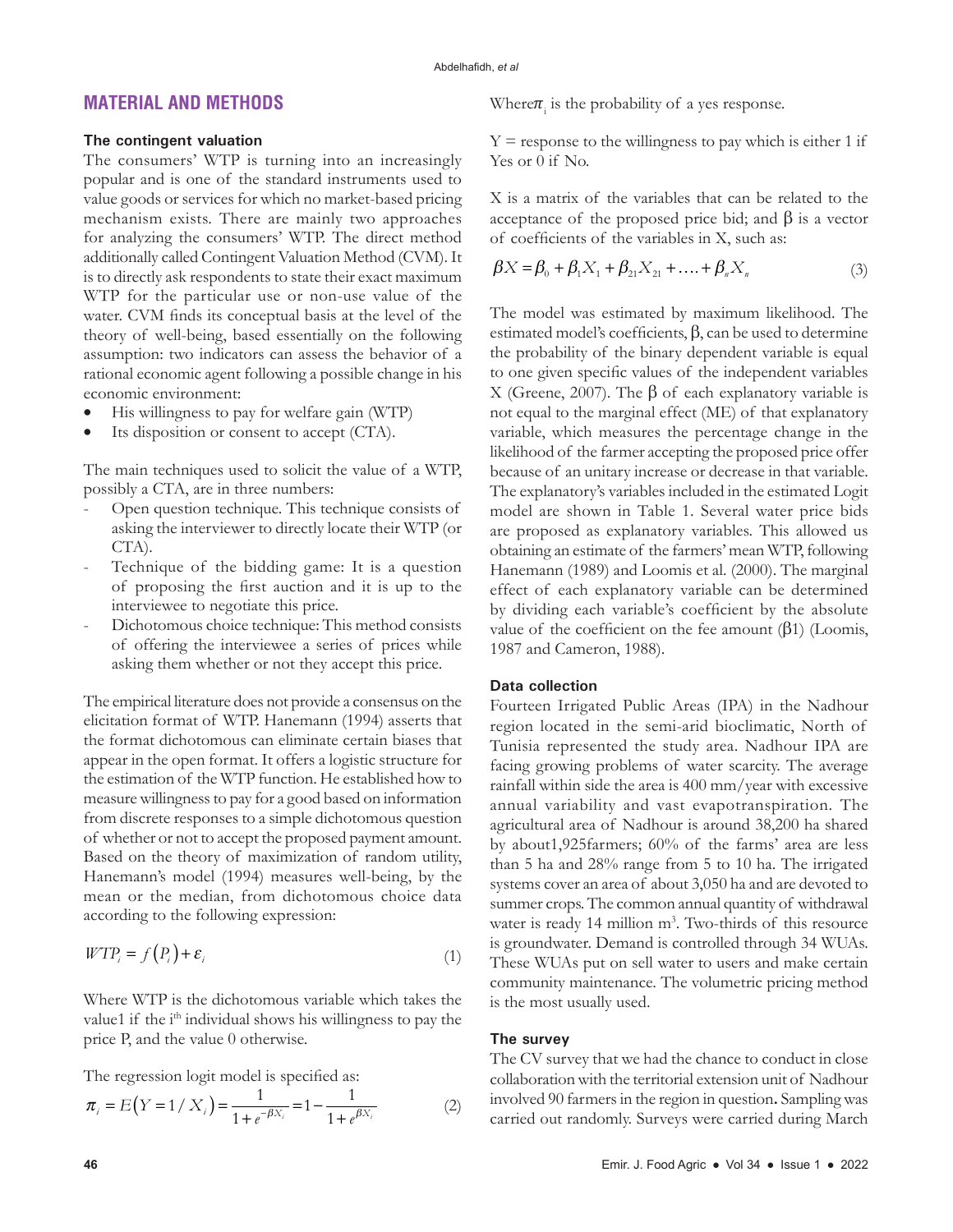| <b>Variables</b>  | <b>Description</b>                                | <b>Mean/proportion</b> | <b>Standard deviation</b> |
|-------------------|---------------------------------------------------|------------------------|---------------------------|
| <b>BID</b>        | Bid price proposed (Millimes/m <sup>3</sup> )     | 245                    | 76                        |
| <b>FSIZE</b>      | Irrigated area (ha)                               | 3.040                  | 2.253                     |
| <b>AGE</b>        | Age of the farmer (years)                         | 50                     | 11                        |
| N <sub>l</sub>    | <b>Education level</b>                            |                        |                           |
|                   | 1: Illiterate                                     | 15.6%                  |                           |
|                   | 2: Primary level                                  | 35.6%                  |                           |
|                   | 3: Secondary level                                | 36.7%                  |                           |
|                   | 4: High level                                     | 12.2%                  |                           |
| <b>COURSES</b>    | Attendance to farming training<br>$(1=Yes, 0=No)$ | 0.644                  | 0.481                     |
| <b>FLABOR</b>     | Number of farm labor forces                       | 4.467                  | 1.367                     |
| <b>CORRUP</b>     | 1 if there's corruption; 0 : if no                | 0.589                  | 0.494                     |
| <b>FRID</b>       | Number of members with free-riding<br>behavior    | 3.74                   | 3.55                      |
| <b>SUPPLYSHOR</b> | Insufficient water supply<br>$(1 = yes; 0 = no)$  | 0.122                  | 0.329                     |

and April of 2018 by direct interview with the farmers from the selected area. The questionnaire asked farmers about: a) farm characteristics and economic structure; b) water consumption, price and quality; c) adoption of irrigation technologies and water management decisions; d) opinions about water management; e) farmer's characteristics and f) economic contingent valuation of water. The dichotomous choice technique is used. It consists in proposing an initial price higher than what it is currently paid. Following percentage were proposed: 30; 50; 80; 100; 150; 200 and 250%.

#### **Variables**

**Table 1: List of Variables**

Explanatory variables are presented in Table 1. Farm's size (FSISE) is ranged between 0.5 and 12 ha, with an average of 3.040 ha. Farmer's age is ranged between 28 and 77 years with an average of 50 years. Regarding their educational level, 15.6% of farmers were illiterate, 72.3 of them held either a primary or a secondary school. Family Labor is on an average of 4.467 persons/farm.

Corruption (CORRUP): For a non-member farmer to benefit from the WUA services, he must first send an approved-written request to the regional agricultural commissioner, from the WUA head. After receiving approval, the requesting farmer can benefit from the WUA services without resolving the water turn and irrigation time problems.

Thus, corruption is, often, resorted to as a tool: (i) to have provisional approval from the WUA head, (ii) to modify the turn and irrigation water quantity to meet his needs. As a result, large users can drain water freely, depriving smallholders and placing them in difficulty and hence negatively affecting the WUA members' performance. Corruption may affect the WTP. It is a dummy variable with a value of one if there is corruption and zero otherwise.

Free riding: individuals will achieve their personal rather than group interests (Olson 1971). The number of members measures "Free-riding variable" with free-riding practices (extending the irrigated area outside the perimeter or allowing an unauthorized connection by a non-WUA member). There are on an average 3.74 persons with free-riding behavior. These practices increase when there is a lack of willingness to apply sanctions in presence of dominant farmers. Moreover, the resource is shared with larger groups or over a larger area, making free riding omnipresent.

Supply shortage: This is a dummy variable. It is equal to 1 if insufficient water supply prohibits the farmer from making the desired cultural choice and zero if not.

## **EMPIRICAL RESULTS AND DISCUSSION**

Water supply scarcity was discussed first. Areas to be cultivated by WUA were fixed from the start of the agricultural season in order to provide the accurate quantity of water, which better meets needs. We asked to mention the area that can be reduced by each of them. The majority of farmers who are in favor of this, i.e. 59%, mention that they are ready to reduce less than one ha of currently cultivated area and to cultivate a minimum of 1 ha otherwise they will abandon this activity. 41% of them agree to reduce between 1 and 3 ha. These farmers currently operate between 5 ha and 7 ha and they are ready to reduce to half the area sown.

Second, to improve the financial situation of the WUAs we asked farmers if they are willing to pay for an increased irrigation water price. 72% of them accepted while 28% thought that the price is enough high and that the bad financial situation is due to the corruption and poor governance of water. Table 2 presents the proportion of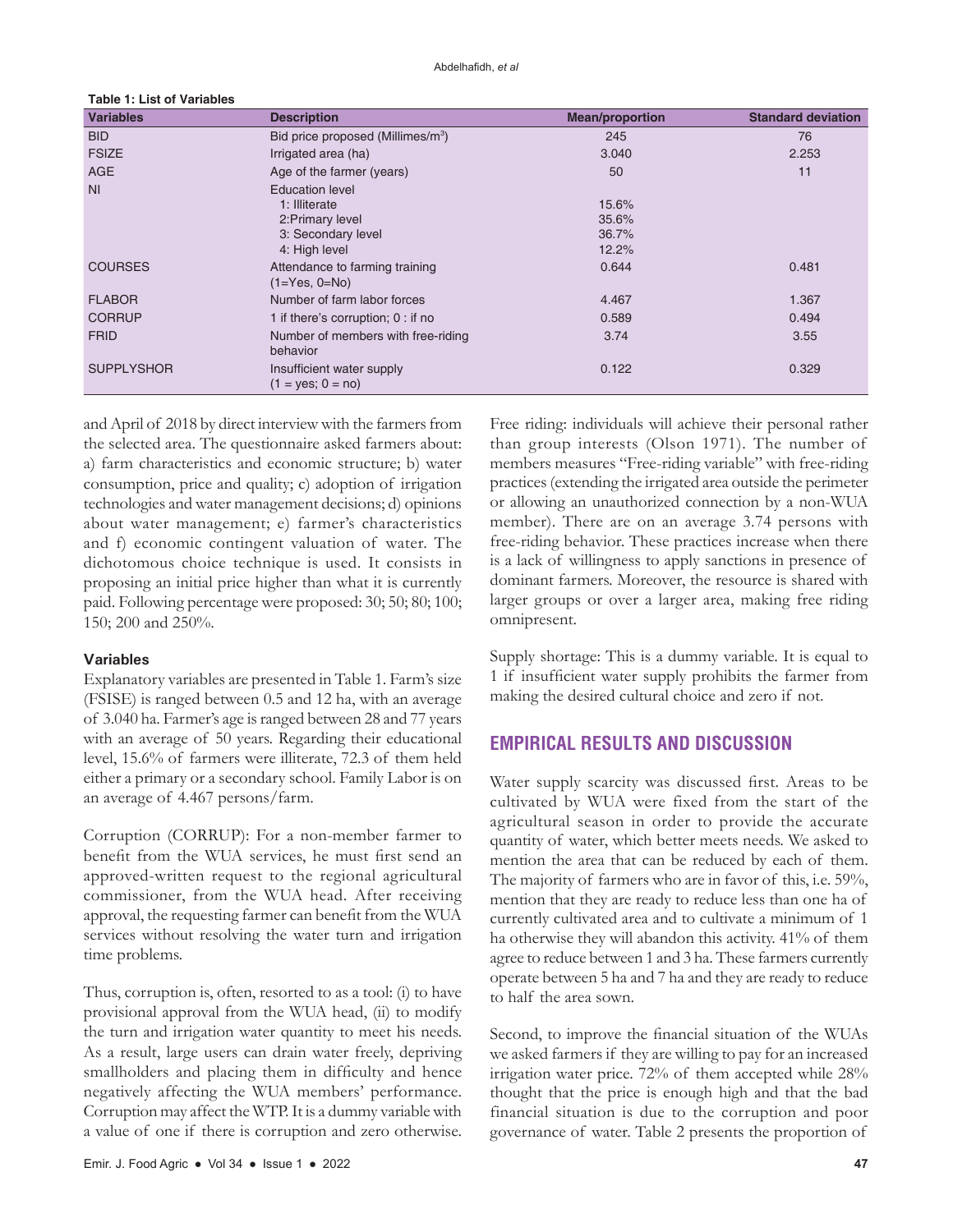positive answers for each proposed proportion of price bid augmentation. All farmers are willing to pay for an augmentation of 30%. While, only 11% of them accept an augmentation of 200% and no one is willing to pay for an augmentation of 250%. The average accepted increase is of 65%. Results for the estimated Logit model are shown in Table 3. The likelihood ratio test indicates that the estimated model was significant (*p*=0.000), likewise high values of the pseudo-*R*2 and the high percentage of sampled cases (93.3%). The studies showed that WTP is directly affected by prices, Education level, Agricultural training, family labor, Corruption, free riding behavior, and water supply shortage. Kaya and BostanBudak (2019) has found out that educational level, family size, education on irrigation system, keeping record, total annual income, yield, planting area, own property and rent area, credit use. Farm size has a positive effect on the WTP but it is not significant. The average WTP for irrigation groundwater was 245 millimes/ m3 , which is about 63.3% increase in the current water tariff. Chebil et al., (2007) found that WTP for surface water in the Coast region in Tunisia can be increased by 38% and the average WTP was 200 millimes. Azzi et al., (2018) showed that WTP for surface water in Algeria may

**Table 2: Farmers accepting water price bids**

| Proposed % of<br>augmentation bids | <b>Positives</b><br>answers | % of positive<br>answers |
|------------------------------------|-----------------------------|--------------------------|
| 250                                | 0                           | $\mathcal{L}$            |
| 200                                | 7                           | 11                       |
| 150                                | 24                          | 37                       |
| 100                                | 29                          | 45                       |
| 80                                 | 33                          | 51                       |
| 50                                 | 49                          | 75                       |
| 30                                 | 65                          | 100                      |

| <b>Explanatory variable</b>     | <b>Model</b><br><b>Coefficient</b> | P > Z | <b>Marginal</b><br>effects |
|---------------------------------|------------------------------------|-------|----------------------------|
| <b>BID</b>                      | $-0.022$                           | 0.045 | $-0.006$                   |
| <b>FSIZE</b>                    | 0.428                              | 0.153 | 0.104                      |
| <b>AGE</b>                      | $-0.168$                           | 0.041 | $-0.041$                   |
| <b>NI</b>                       | 2.254                              | 0.088 | 0.549                      |
| <b>COURSES</b>                  | 8.083                              | 0.045 | 0.954                      |
| <b>FLABOR</b>                   | 1.382                              | 0.095 | 0.337                      |
| <b>CORRUP</b>                   | $-5.823$                           | 0.063 | $-0.867$                   |
| <b>FRID</b>                     | $-0.836$                           | 0.022 | $-0.204$                   |
| <b>SUPPLYSHOR</b>               | 11.93                              | 0.022 | 0.761                      |
| Likelihood ratio                | 101.49                             |       |                            |
| Prob>chi2                       | 000                                |       |                            |
| Pseudo-R2 McFadden              | 0.826                              |       |                            |
| Log likelihood                  | $-10.669$                          |       |                            |
| % of correct predictions        | 93.3                               |       |                            |
| % of "0" correctly<br>predicted | 92.7                               |       |                            |
| % of "1" correctly<br>predicted | 93.8                               |       |                            |

be increased by 64%. This proves that WTP depends heavily on the circumstances under which the product is offered. A farmer's WTP a certain proposed bid was greater when he owns a larger size of irrigated area (FSIZE) and he has a higher educational level (NI). Attending training courses to improve his farming skills (COURSES) is also a positive expected correlation. There is a significant positive relationship between the WTP and family labor (FLABOR). Obtained results show that The WTP increases significantly when there is a water shortage supply (SUPPYSHOR). Oppositely, the probability of a farmer's willingness to pay a given price bid decreases with the water price bid size (BID), the farmer age (AGE),corruption (CORRUP)and free riding behavior (FRID).Findings show that corruption and free riding behavior reduced the likelihood of accepting to pay a certain bid price by 86.7% and 20.4% respectively.

Consequently, these variables strongly affect the WTP. It seemed, on one hand, that when free riding and corruption occurred, this could distort the resources allocation through rent-seeking behavior and maximizing individual interests. Service providers in exchange for access to a water connection may extort bribes. As a result, the system will lose transparency and efficiency, which discourages farmers to pay for any bid increase. On the other hand, it is showed that training, supply shortage and education level have significant positive marginal effects on the WTP with 95.4, 76.1 and 50.9 % respectively. Education and training improve farmers' human capacities, which lead to the efficiency's increase. In a context of water scarcity, farmers seek for sufficient water to meet their needs and to safe their earnings.

## **CONCLUSION**

Farmers' WTP for ground water in Northern Tunisia was investigated using CV techniques. Variables related with such WTP were identified using the discrete election logit model. The average willingness to pay is around 245 millimes/m3 , which represents a price increase of about 63.3%. This would allow financing the maintenance of water distribution infrastructures. The willingness to pay more expensive the water is positively affected by the level of education and the agricultural training and the perception of insufficient water supply. Agricultural training have the most positive marginal effect. Corruption was a key result. It is shown to be the most relevant variable with negative effect on WTP with a marginal effect of -86.7%. Likewise Farmers' WTPs, are significantly and negatively affected by free riding behaviour. More the farmer felt risky his rights, lesser he was willing to pay for irrigation water. Government has to encourage the permanent agricultural training to improve farmers' skills.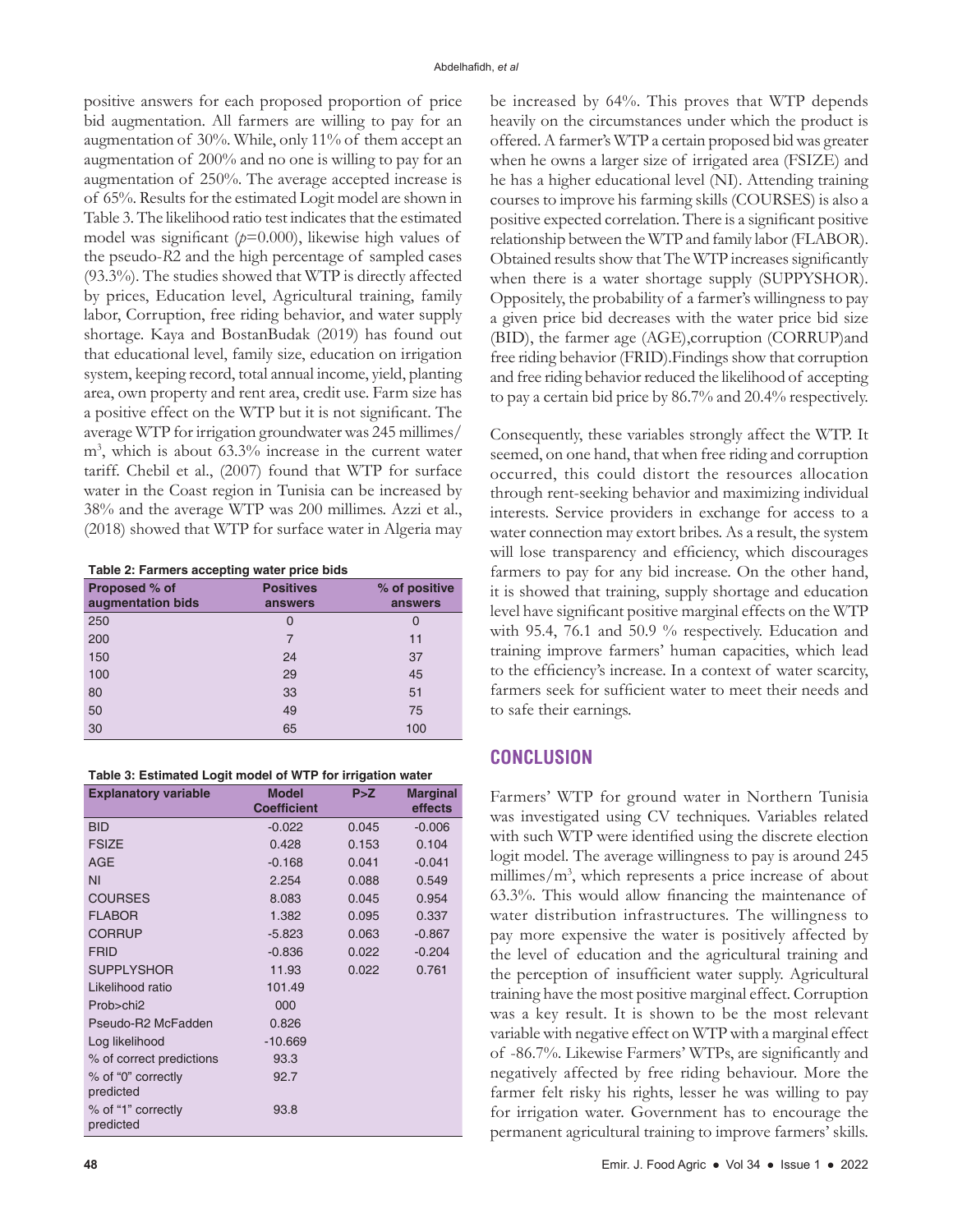Implementing a monitoring system appears to be a feasible solution. In addition to empowering water associations, somehow farmers would have a WTP more than the current fees.

#### **Declaration of competing interest**

The authors declare no conflict of interest.

#### **Authors' contributions**

Hassen Abdelhafidh and Marwa Ben Brahim, conceived and designed the research work, interpreted the data, wrote and revised the manuscript. Collection, analysis and data interpretation performed by Amal Bacha. Ayoub Fouzai, wrote and revised the manuscript.

#### **REFERENCES**

- Abdelhafidh, H., A. Fouzai, A. Bacha and M. Ben Brahim. 2021. To what extent corruption and free-riding behavior affect technical and water use efficiency of small-scale irrigated farms. New Medit. 20: 3-14.
- Abdelhafidh, H. and M. S. Bachta. 2017. Effect of water users associations'financial performances on small farms' productivity. J. New Sci. Agric. Biotechnol. 41: 2211-2222.
- Abdelhafidh, H. and M. S. Bachta. 2016. Groundwater pricing for farms and water user association sustainability. Arab. J. Geosci. 9: 525.
- Aydogdu, M. H. 2016. Evaluation of willingness to pay for irrigation water: Harran plain sampling in gap region-Turkey. Appl. Ecol. Environ. Res. 14: 349-365.
- Azahara, M., M. Julia, E. Rutoc and J. Berbel. 2012. The economic value of guaranteed water supply for irrigation under scarcity conditions. Agric. Water Manage. 113: 10-18.
- Bandara, K. R. N. 2005. A National Water Policy for Sri Lanka, Concept Paper, Interim National Water Resources Authority.
- Azzi, M., J. Calatrava and S. Bedrani. 2018. Farmers' willingness to pay for surface water in the West Mitidja irrigated perimeter, Northern Algeria. Span. J. Agric. Res. 16: 1-16.
- Ben Nasr, J. and M. S. Bachta. 2018. Conflicts and water governance challenge in irrigated areas of semi-arid regions. Arab. J. Geosci. 11: 1-10.
- Biswas, D. and L.Venkatachalam. 2015. Farmers' willingness to pay for improved irrigation water. A case study of Malaprabha irrigation project in Karnataka, India. Water Econ. Policy. 1: 1-24.
- Bjornlund, H. and J. McKay.1998. Factors affecting water prices in a rural water market: A South Australian experience. Water Resour. Res. 34: 1563-1570.
- Cameron, T. A. 1988. A new paradigm for valuing non-market goods using referendum data: Maximum likelihood estimation by censored logistic regression. J. Environ. Econ. Manage. 15: 355-379.
- Chandrasekaran, K., S. Devarajuluand and P. Kuppannan. 2009. Farmers' willingness to pay for irrigation water: A case of tank irrigation systems in South India. Water J. 1: 5-18.
- Canesse, A. A. 2009. Management of natural resources and institutional system of governance in Tunisia. Maghreb-Machrek. 202: 49-64.
- Chebil, A., C. Thabetand and A. Frija. 2007. Evaluation of the maximum price of irrigation water in greenhouse crops in the

Teboulba region: A contingent approximation. New Medit. 2: 21- 25.

- Drouiche, N., N. Ghaffour, M. W. Naceur, H. Lounici and M. Drouiche. 2012. Towards sustainable water management in Algeria. Desalin Water Treat. 50: 272-284.
- Elloumi, M. 2016. La Gouvernance des Eaux Souterraines en Tunisie. IWMI Project Report No. 7. International Water Management Institute, Colombo, Sri Lanka.
- Easter, W. 1993. Economic failure plagues developing countries' public irrigation: An assurance problem. Water Resour. Res. 29: 1913-1922.
- Gunatilake, H., J. Y. Herath, P. Subhrendu and A. C. Kyeong. 2007. Good practices for estimating reliable willingness-to-pay values in the water supply and sanitation sector. In: Economics and Research Department. Asian Development Bank. ERD, Manila, Philippines.
- Greene, W. H. 2007. Econometric Analysis. 6<sup>th</sup> ed. Publishing company, Prentice Hall, NJ, USA.
- Hanemann, M. 1994. Valuing the environmental through contingent valuation. J. Econ. Perspect. 8: 19-44.
- Hanemann, W. M. 1989. Welfare evaluations in contingent valuation experiments with discrete responses. Am. J. Agric. Econ. 71: 1057-1061.
- Howe, C. and J. Dixon. 1993. Inefficiencies in water project design and operation in the third world: An economic perspective. Water Resour. Res. 29: 1889-1894.
- Kaya, A. and D. B. Budak. 2019. Socio-economic structure of maize producing enterprises in Amik Plain. Cukurova 3. In: International Scientific Research Congress, Proceeding Book, October 3-6, Adana-Turkey.
- Kaya, A. 2021. The relationship of global climate change with agriculture and environment. In: XII International Scientific Agriculture Symposium "Agrosym 2021", Proceeding Book, October 7-10, Bosnia and Herzegovina, pp. 1008-1012.
- Loomis, J. 1987. Balancing public trust resources of mono lake and los Angeles' water right: An economic approach. Water Resour. Res. 23: 1449-1456.
- Loomis, J., P. Kent, L. Strange, K. Fausch and A. Covich. 2000. Measuring the total economic value of restoring ecosystem services in an impaired river basin: Results from a contingent valuation survey. Ecol. Econ. 33: 103-117.
- MA (Ministry of Agriculture and Water Resources). 2016. National Report of Water.
- Maddala, G. S. 1983. Limited-Dependent and Qualitative Variables in Econometrics. Cambridge University Press, Cambridge, UK.
- Mahdhi, N., B. Dhehibi, A. Brokman and F. Chouikh. 2021. Water users associations and irrigation water use efficiency in costal oases areas in Gabès, Southeastern Tunisia. New Medit. 20: 19-37.
- Mahdhi, N., M. Sghaier and M. S. Bachta. 2011. Water use and technical efficiencies in private irrigated perimeters in South-Eastern of Tunisia. Emirates J. Food Agric. 23: 440-451.
- Mahdhi, N., M. Sghaier and A. Fouzai. 2019. Water and climate change: What adaptation strategies for irrigation water management in southeastern Tunisia. New Medit. 18: 15-28.
- Maskey, R. K. 1994. Sustaining Rural Development Through Irrigation: An Agro-Ecological Analysis Under Spatial and Natural Resource Constraints. PhD Thesis, Asian Institute of Technology, Bangkok, Thailand.
- Mouri, H. and S. Marlet. 2007. De l'association d'intérêt collectif au groupement de développement agricole: Le changement institutionnel et son impact sur le fonctionnement des